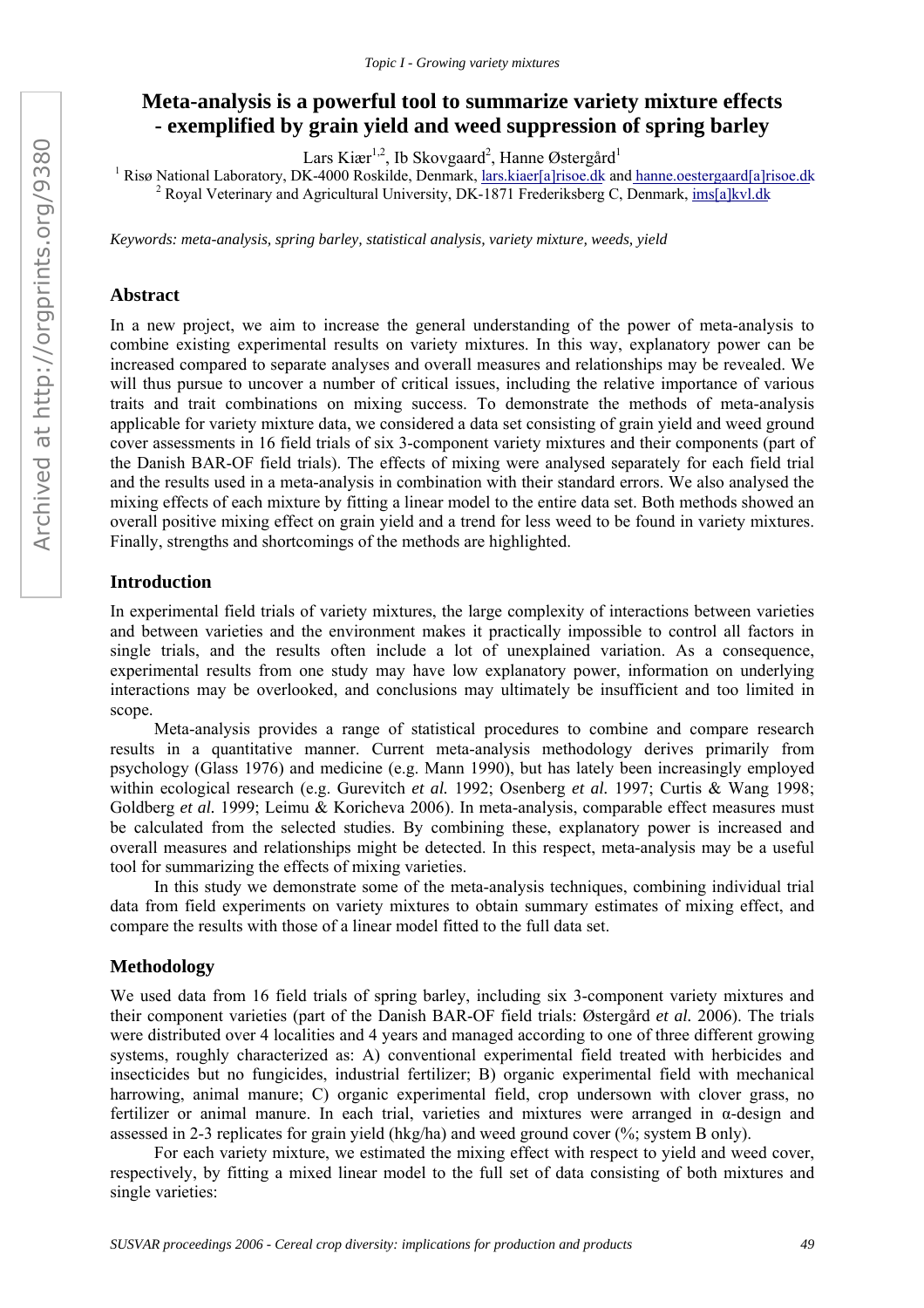*Topic I - Growing variety mixtures* 

$$
Y_{\text{vtrb}} = \alpha_{\text{v}} + E_{\text{t}} + F_{\text{tr}} + G_{\text{trb}} + H_{\text{vtrb}},
$$

where  $Y_{\text{vtrb}}$  is the value recorded for variety *v* in miniblock *b* within replicate *r* of trial *t*. The random terms  $E_t$ ,  $F_{tr}$ , and  $G_{trb}$  are assumed independent and normal distributed with zero mean and constant variances. This analysis is referred to as the full model. The mixing effects were then calculated as the contrast in yield or weed cover between a variety mixture and the average of its component varieties.

For the meta-analysis, each trial was considered as a single study, similar to the analyses of Østergård and Willas (2005). An effect of variety mixing was estimated for each mixture in each trial and used as input for the meta-analyses. A version of the described linear model without trial terms was used, and mixing effects were calculated as described above. In each meta-analysis we used a standard fixed effects meta-analysis model (Whitehead 2002), from which a combined meta-estimate of mixing effect  $(\hat{\theta})$  was calculated as the weighted mean, weighting trial estimates ( $i = 1,...,16$ ) by the inversed square of their standard error  $(w_i)$ :

$$
\hat{\theta} = \frac{\sum \theta_i w_i}{\sum w_i}.
$$

Standard errors of estimates were calculated as the square root of the inversed sum of weights:

$$
se\left(\overset{\wedge}{\theta}\right)=\sqrt{\frac{1}{\sum w_i}}.
$$

For each combination of mixture and trait, the meta-estimate was tested for equality to 0, using a chi-squared test with one degree of freedom. Further, the overall between-trial heterogeneity in mixing effect on yield and weed suppression was tested using a chi-squared test with 15 and 10 degrees of freedom, respectively (see Whitehead 2000). Also, for yield of each mixture, heterogeneity in meta-estimates among the three management systems was tested, using an ANOVA-analogue of the chi-squared test.

### **Results and discussion**

The single trial estimates, meta-estimates, and full model estimates of mixing effect are shown in Figs. 1 and 2. In general, the estimates were positive for yield and negative for weed suppression. Thisimplies that the mixtures performed overall better than the average of their component varieties.

According to the meta-analyses, four of the six mixtures produced higher yields than the average of their components, three of them significantly (Fig. 1). Likewise, five mixtures suppressed weeds more efficiently than the average of their components, one of them significantly (Fig. 2).

There were generally only small differences between the estimates of the meta-analysis and the full model (Figs.1 and 2). However, the full model always gave less accurate estimates than the metaanalysis, as evident from the wider confidence intervals. This was likely due to dubious model assumptions of homogeneous error variance between trials, which will be reconsidered in forthcoming work.

Tests for between-trial heterogeneity of mixing effect were insignificant for all mixtures and both traits (data not shown). However, this test has low statistical power for rejecting homogeneity when there are relatively few studies or, as in the present study, when they are based on small number of replicates. Hence, in forthcoming work, a meta-analysis model will be fitted that takes into account heterogeneity due to random differences between the studies. For yield, there was a general tendency of heterogeneity in meta-estimates among the three management systems (Fig. 1).

### **Conclusions**

Our results support the general observation that performance of a variety mixture does not simply equal the average of its components. It is also likely that the mixing effect will depend on growing system. Future meta-analyses of variety mixing effects will consider such interactions.

The statistical power of the meta-analyses was sufficiently high to reveal significant effects, despite a relatively small number of trials and considerable variation within and between these trials. The full model, on the other hand, did not fully take into account the variance structure of the data. The analysis of heterogeneity between management systems exemplifies the many useful analytical tools of meta-analysis.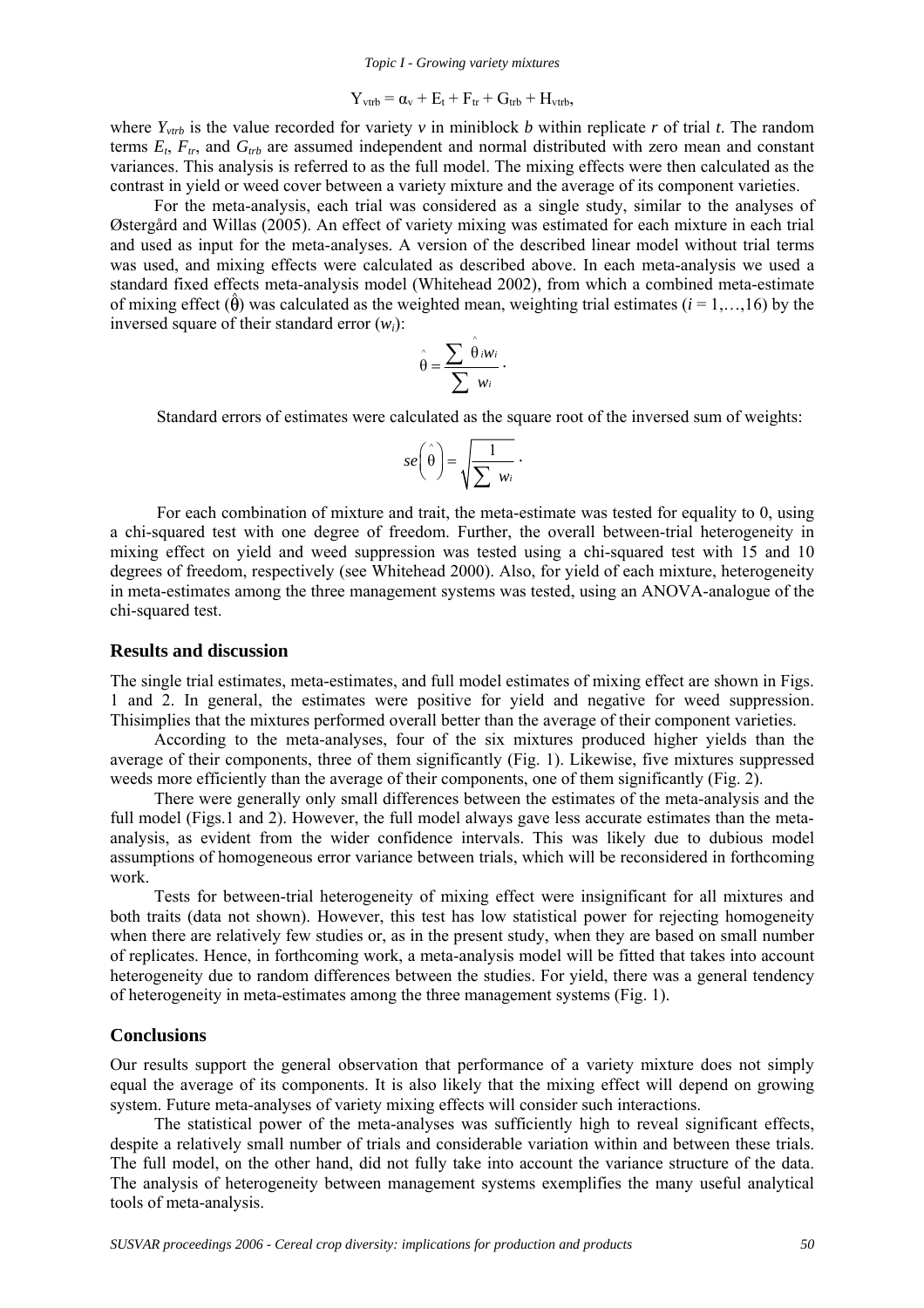A proper meta-analysis first of all depends on the quality of the data at hand and whether the included studies are representative or biased towards support of specific hypotheses (e.g. Duval & Tweedie 2000). In the effort to produce solid meta-analysis results we have initiated a close collaboration with the researchers in the COST860-SUSVAR network who study variety mixtures.



Mixing effect on grain yield (hkg/ha)

**Fig. 1.** Estimates of mixing effect on grain yield in variety mixture 1 to 6, including 95% confidence intervals (horizontal lines), for 2 trials of growing system A (circles), 11 trials of growing system B (diamonds), 3 trials of growing system C (squares), meta-estimate (vertical line), and full model (star). Individual trial estimates for each growing system are shown in ascending order. Meta-analysis significance levels:  $P \le 0.05$  (\*) and  $P \le 0.001$  $(***).$ 



Mixing effect on weed suppression (% ground cover)

**Fig. 2.** Estimates of mixing effect on weed cover in variety mixture 1 to 6, including 95% confidence intervals (horizontal lines), for 11 trials of growing system B (diamonds), meta-estimate (vertical line), and full model (star). Individual trial estimates are shown in ascending order. Meta-analysis significance level:  $P < 0.05$  (\*).